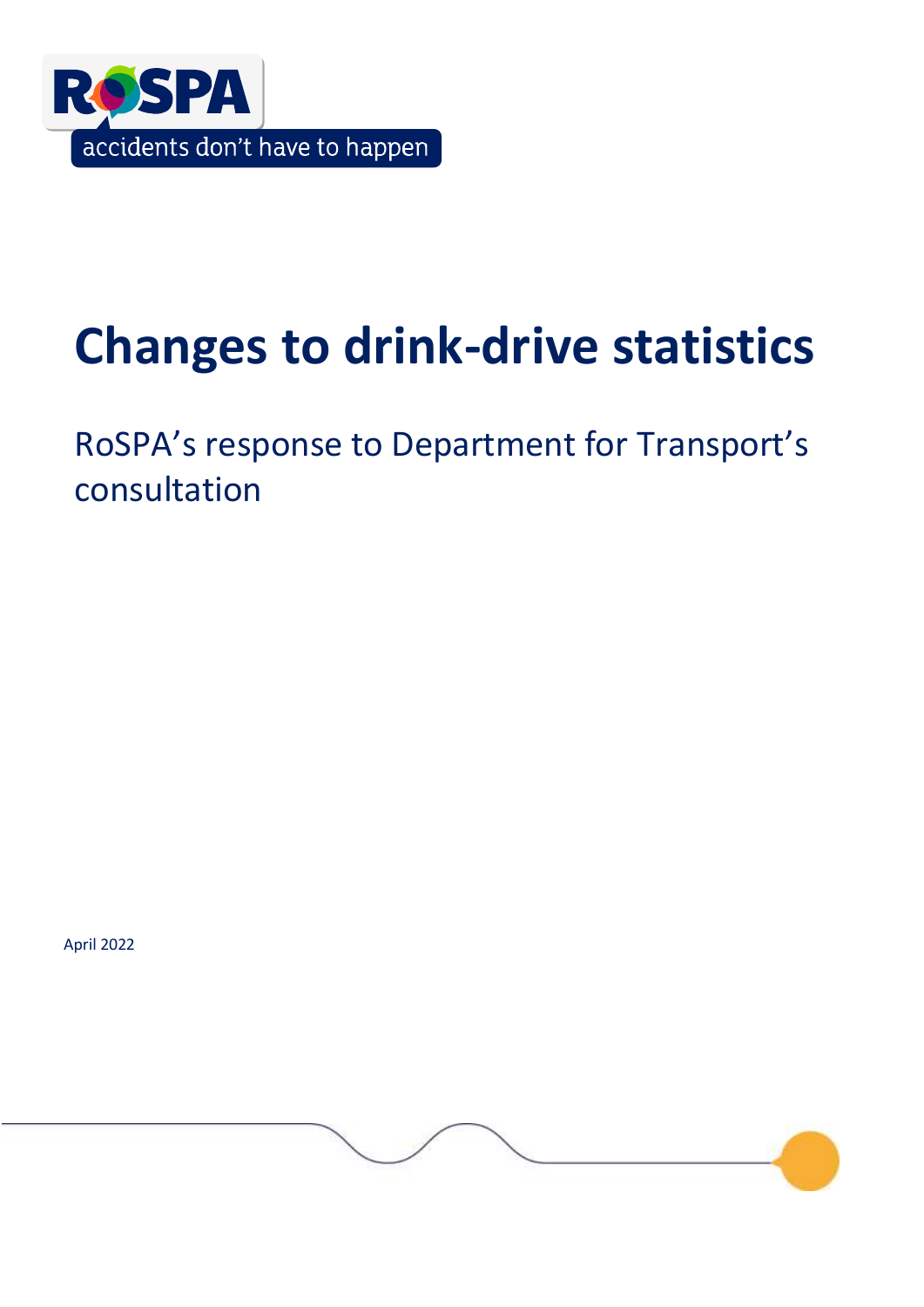

# **Introduction**

This is the response of The Royal Society for the Prevention of Accidents (RoSPA) to the Department for Transport's consultation on changes to drink-drive statistics. It has been produced following consultation with RoSPA's National Road Safety Committee. We have no objection to our response being reproduced or attributed.

The DfT road safety statistics team regularly reviews the contents of its publications to ensure they remain relevant and meet user needs. They have recently reviewed the drink-drive statistics and would welcome feedback from users.

2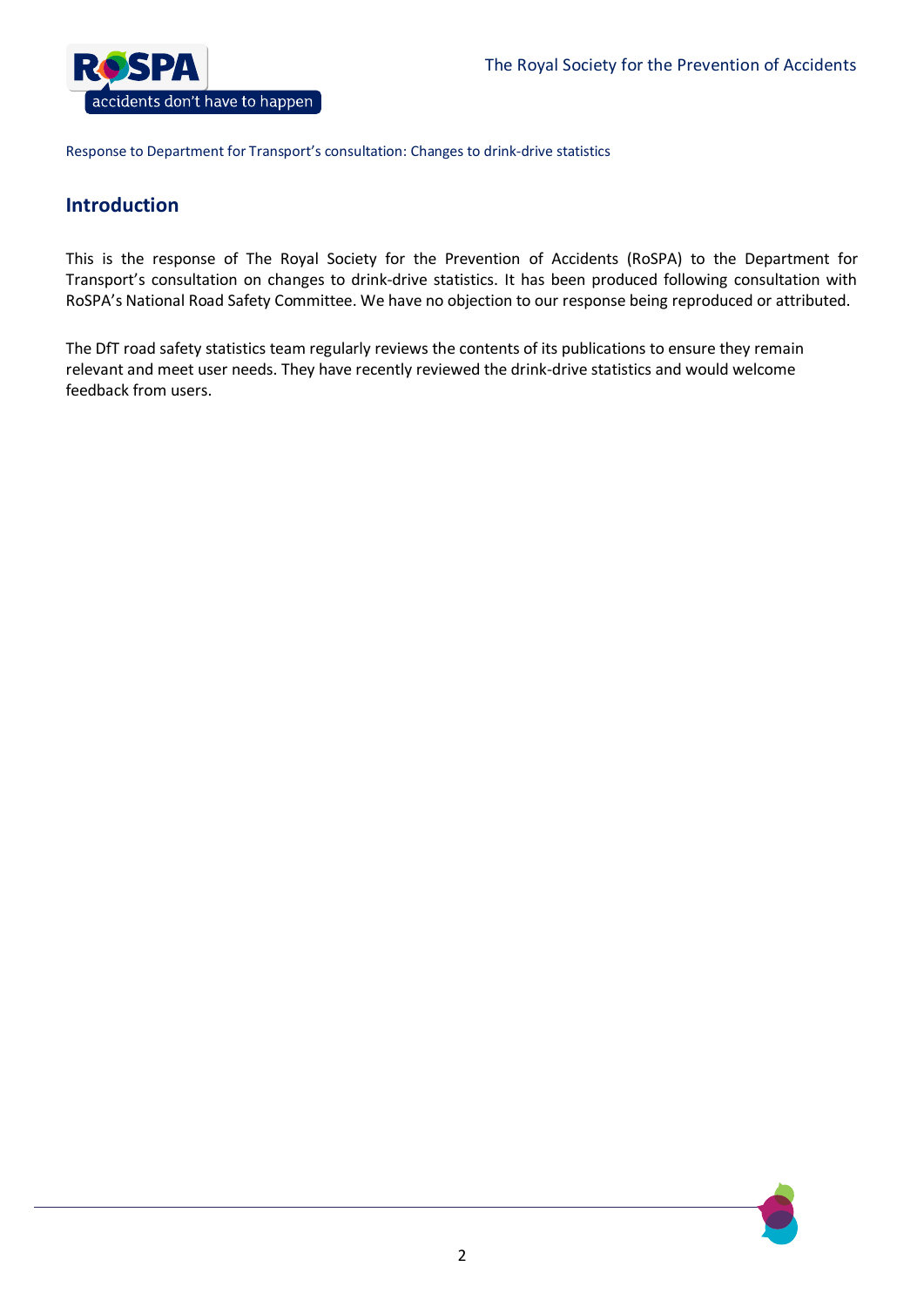

# **Proposed changes to tables issued with final drink-drive estimates**

In accordance with the department's policy on [spreadsheet accessibility,](https://www.gov.uk/government/publications/standards-for-official-statistics-published-by-the-department-for-transport/statement-on-spreadsheet-accessibility-policy) during 2022 they will make the drinkdrive data tables accessible, resulting in some changes to the format and structure of the tables. At the same time, they are proposing to make some further changes to the tables to streamline them and make it easier for users to find the statistics of most interest to them.

They propose to group tables that we continue to publish as follows:

| Category                                      | Table    | Title                                                                                                 |
|-----------------------------------------------|----------|-------------------------------------------------------------------------------------------------------|
| Overall drink-drive trends                    | RAS51001 | Reported drink drive accidents and casualties in Great<br><b>Britain</b>                              |
| Characteristics of drink-drive<br>accidents   | RAS51011 | By month                                                                                              |
| Characteristics of drink-drive<br>accidents   | RAS51012 | By time of day                                                                                        |
| Characteristics of drink-drive<br>accidents   | RAS51019 | By country and English region                                                                         |
| Characteristics of drivers/riders<br>involved | RAS51022 | By sex of driver and rider                                                                            |
| Characteristics of drivers/riders<br>involved | RAS51010 | By age of driver (cars only)                                                                          |
| Casualties in drink-drive accidents           | RAS51005 | All casualties, by casualty type, sex and age                                                         |
| Casualties in drink-drive accidents           | RAS51006 | Driver and rider fatalities over the legal blood alcohol limit                                        |
| Casualties in drink-drive accidents           | RAS51009 | Fatalities aged 16 and over, by blood alcohol level                                                   |
| <b>Breath tests</b>                           | RAS51002 | Breath test and failures of drivers or riders involved in<br>reported road accidents in Great Britain |
| <b>Breath tests</b>                           | RAS51016 | Roadside screening breath tests and failures in England and<br>Wales                                  |
| <b>Breath tests</b>                           | RAS51017 | Screening test results in England and Wales, by reason for<br>test                                    |

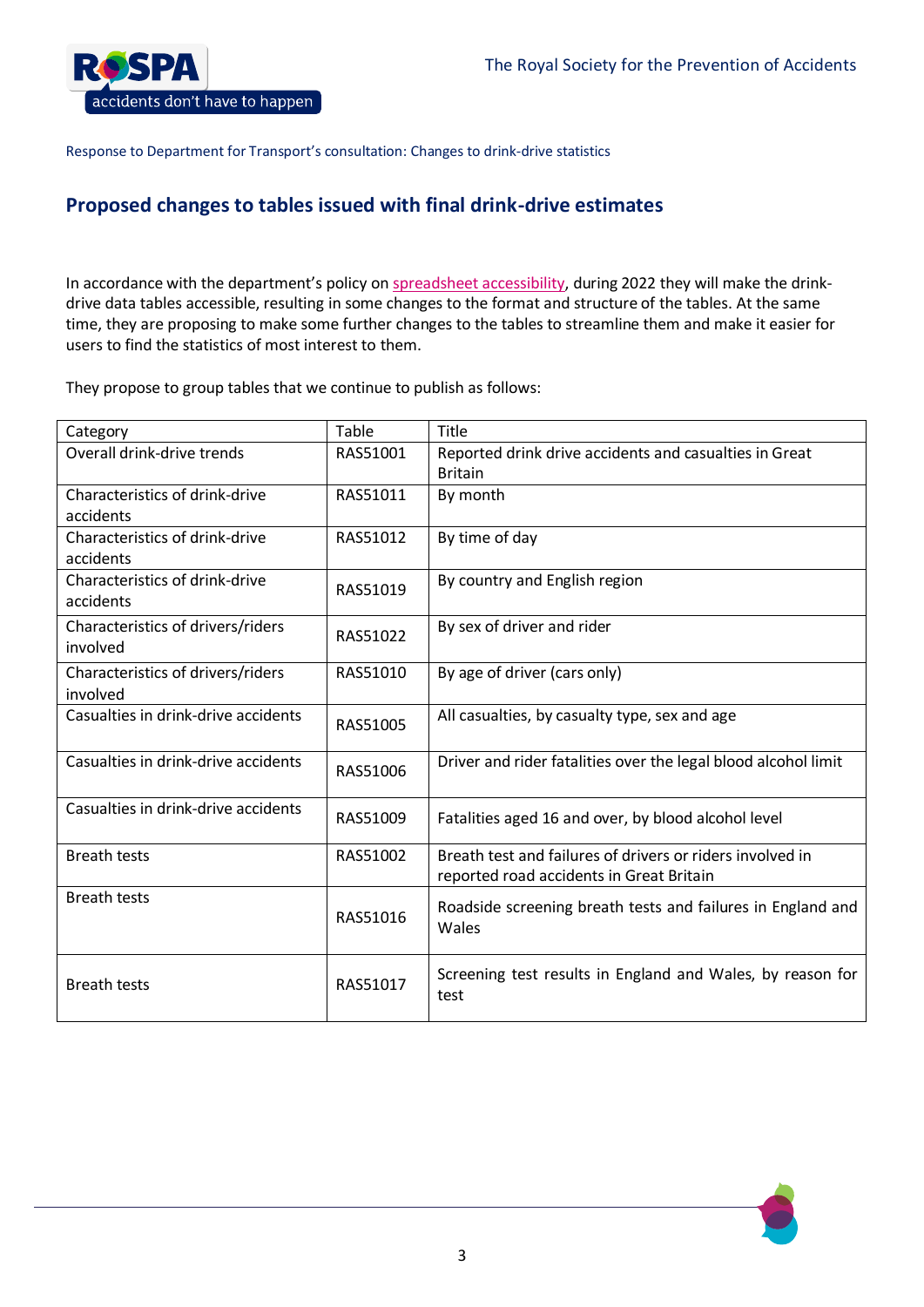

They plan to drop six current tables, which website analytics suggest have had few downloads in the past year, as listed below.

| Table    | Title                                                                                                                                                   | Rationale for removal                                                                                                                       |
|----------|---------------------------------------------------------------------------------------------------------------------------------------------------------|---------------------------------------------------------------------------------------------------------------------------------------------|
| RAS51003 | Reported breath tests and breath test failures, all<br>drivers and riders involved by day of week and time<br>of day, Great Britain                     | Overall numbers of breath tests will be<br>retained. Table RAS51012 covers drink-drive<br>accidents by day and time.                        |
| RAS51004 | Reported breath tests and breath test failures by<br>road user type and age, Great Britain                                                              | Overall numbers of breath tests will be<br>retained. Drivers involved in drink drive<br>accidents by age are given in table RAS51010.       |
| RAS51008 | Killed or Seriously Injured casualties in reported<br>accidents involving young drivers and riders (17 to<br>24 years old) over the legal alcohol limit | Drivers involved in drink drive accidents by<br>age are given in table RAS51010                                                             |
| RAS51013 | Reported drink drive accidents by pedestrian,<br>vehicle involvement, and severity, Great Britain                                                       | We have not identified any clear use for the<br>data provided in this table.                                                                |
| RAS51018 | Results of screening breath tests following a road<br>traffic collision: England and Wales                                                              | This table provides a breakdown by age and<br>gender. The overall results and trends are<br>retained in table RAS51017.                     |
| RAS51020 | Car drivers in reported injury road accidents, breath<br>tests and failures by English regions and country,<br><b>Great Britain</b>                     | Overall breath test figures will be retained.<br>Car drivers in drink-drive accidents by region<br>and country are given in table RAS51019. |

## **Do any of the proposed changes cause with problems with your work?**

**RoSPA response**

No.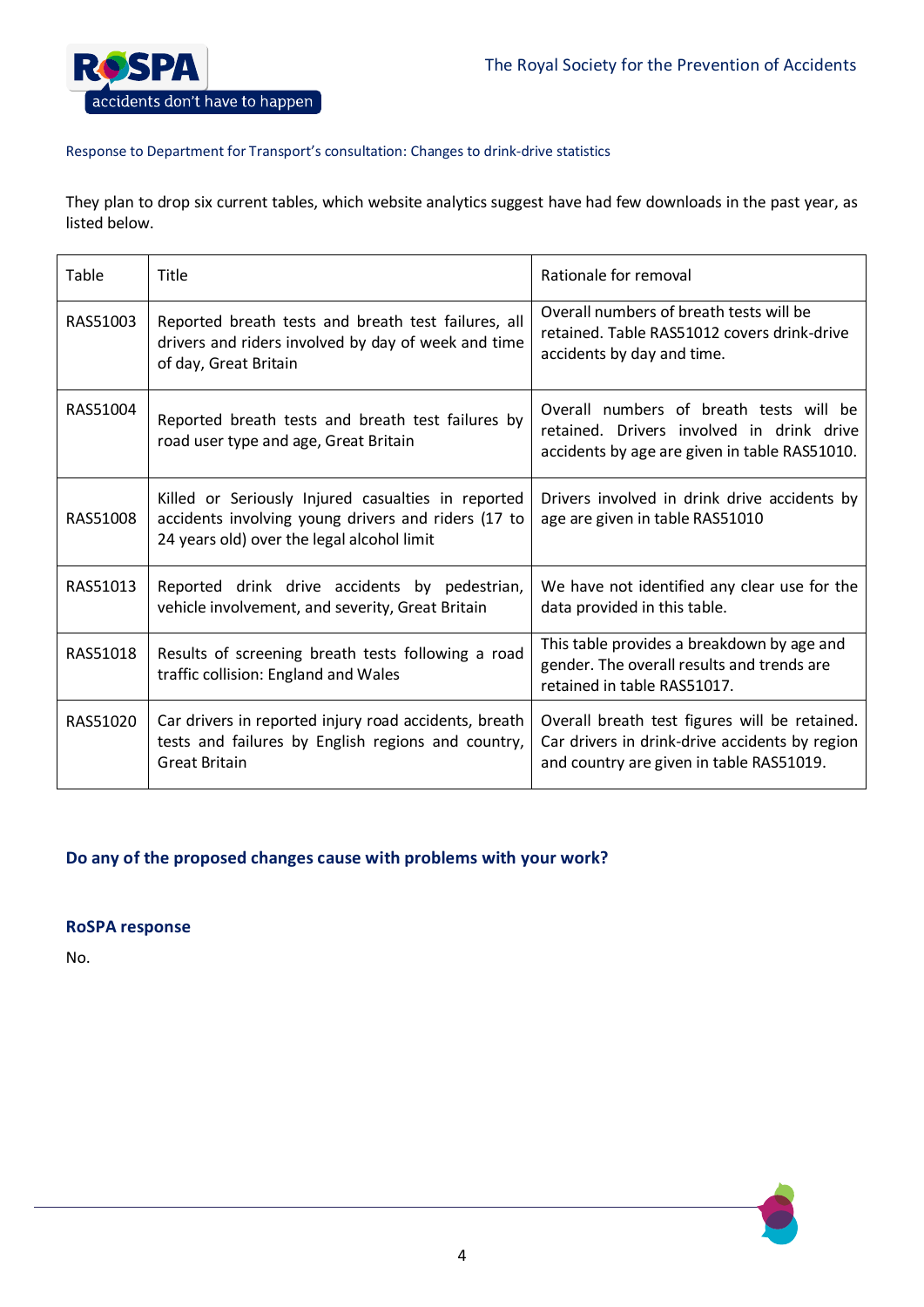

# **Reviewing the frequency of drink-drive estimates**

The road safety statistics team are keen to improve the quality and timeliness of road safety data. Currently, provisional drink-drive estimates are released 14 months after the end of the year reported on (with a return rate around 30% from coroners), and final estimates are released 20 months after the end of the year (with a return rate around 60% from coroners).

### **Limitations of provisional figures**

The range of uncertainty associated with the lower return rate at the provisional stage means that it is very unlikely the provisional publication can detect significant changes in the underlying trends.

In particular, recent analysis has shown that the provisional estimates of drink-drive deaths have a tendency to be revised downwards in the final figures. In each of the last three years, the % with BAC over the legal limit has fallen as more data has been received during the year, causing the [provisional estimates](https://www.gov.uk/government/statistics/reported-road-casualties-in-great-britain-provisional-estimates-involving-illegal-alcohol-levels-2020#FinalDiffer) to over-state the number of drink drive deaths.

### **Timeliness of final estimates**

The road safety statistics team aims to reduce the delay from the end of the year to the date of publication by working to allow the data collection from coroners to start earlier and more regularly based on STATS19 data. Good progress was made prior to the COVID-19 pandemic which has resulted in increased workload for coroners in the last two years, understandably impacting on the timeliness of data supply.

#### **Possible future approach**

We are considering replacing the current provisional and final annual statistics with one publication, which would be issued around 17-18 months after the end of the year and be based on a return rate around from coroners of at least 55% (which is 90-95% of the current final data).

Analysis suggests that at this point, estimates would change little as more data is received so that the figures would be more robust than the current provisional, but more timely than the current annual release. Any further data received from coroners following publication would be incorporated in the following year's publication so that all data collected would be used.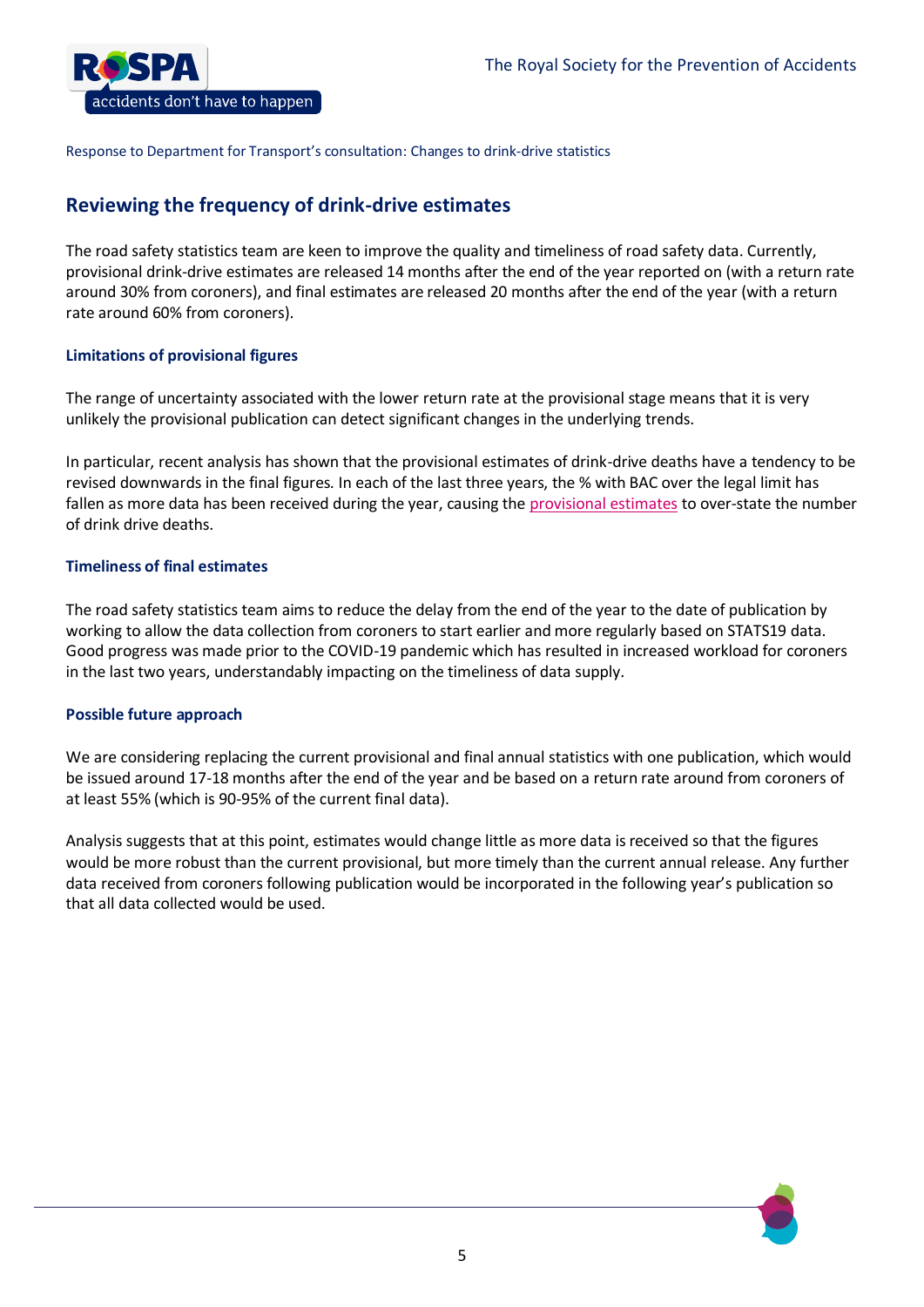

## **We are considering two possible options:**

**Option 1 - continue with the provisional and final releases as at present Option 2 - discontinue the provisional release given the issue raised above and bring the final publication forward (revising the estimate as part of the following year's publication)**

**Could you please indicate which option would be your preferred choice, and explain why?**

## **RoSPA response**

RoSPA would prefer the Department to opt for option two. This seems a sensible approach to us, as this would result in a statistical release that is more robust than the current provisional releases, which are often revised downward, but would also be more timely than the current final release (18 months rather than 20). RoSPA uses the final release, rather than the provisional release, when providing information to employers, practitioners and the public and conducting data analysis.

6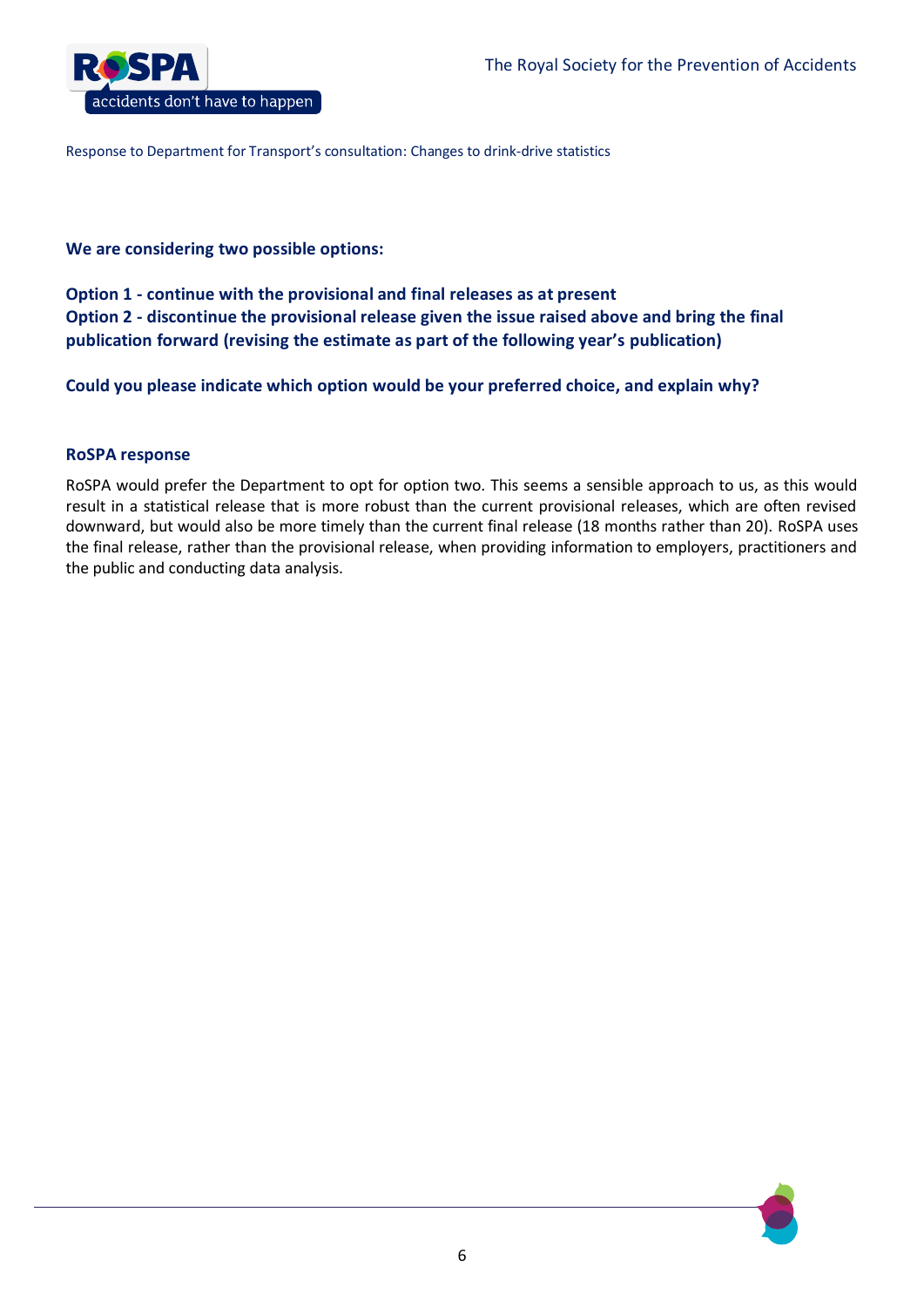

# **Drug-driving statistics**

The road safety team is currently exploring the feasibility of producing initial statistics on drug-driving from the same coroners' data which forms part of these drink-drive statistics. The Department has published further analysis of deceased drivers who had more than the legal amount of drugs (illegal or medicinal).

The Department aims to further develop these statistics, with an update as part of the final drink-drive statistics publication scheduled for July 2022.

## **Are you aware of the department's development of drug-driving statistics?**

#### **RoSPA response**

Yes, RoSPA is aware that following the recommendations of the PACTS report, the Department conducted an initial feasibility study on developing drug drive statistics, which was published in Autumn 2021.

#### **Have you suggestions for how these could be developed to add value to the current evidence base?**

#### **RoSPA response**

We strongly support the Department's steps to produce statistics on drug driving. We believe that the Department should publish offence and casualty data on drug driving using coroner data and other sources, such as test results, as they do for drink driving. However, we do recognise that it is necessary to distinguish between recreational drugs and prescribed drugs that impair driving from those that do not and unlike alcohol, where there is only one thing to test for, there are many different drugs which can impair driving, with different legal limits. Drugs that impair driving can also be administered at the scene after a collision has occurred.

Should the Department opt to replace the current provisional and final annual drink-drive statistics with one publication, we would like drug drive statistics to be published at similar intervals. RoSPA would be interested to understand the overall number of road fatalities due to drivers with drugs over the legal limits (in a similar way to what is done for drink-drive fatalities).

As the initial feasibility study focussed on coroner data, we would be keen for the Department to explore what data on drug testing might be available from the CRASH system to capture cases where the driver does not die. We would also be interested in characteristics of casualties involved in these collisions, including age, gender and road user type. It would also be interesting to have access to data on the month and time of day that these collisions occur, to identify trends.